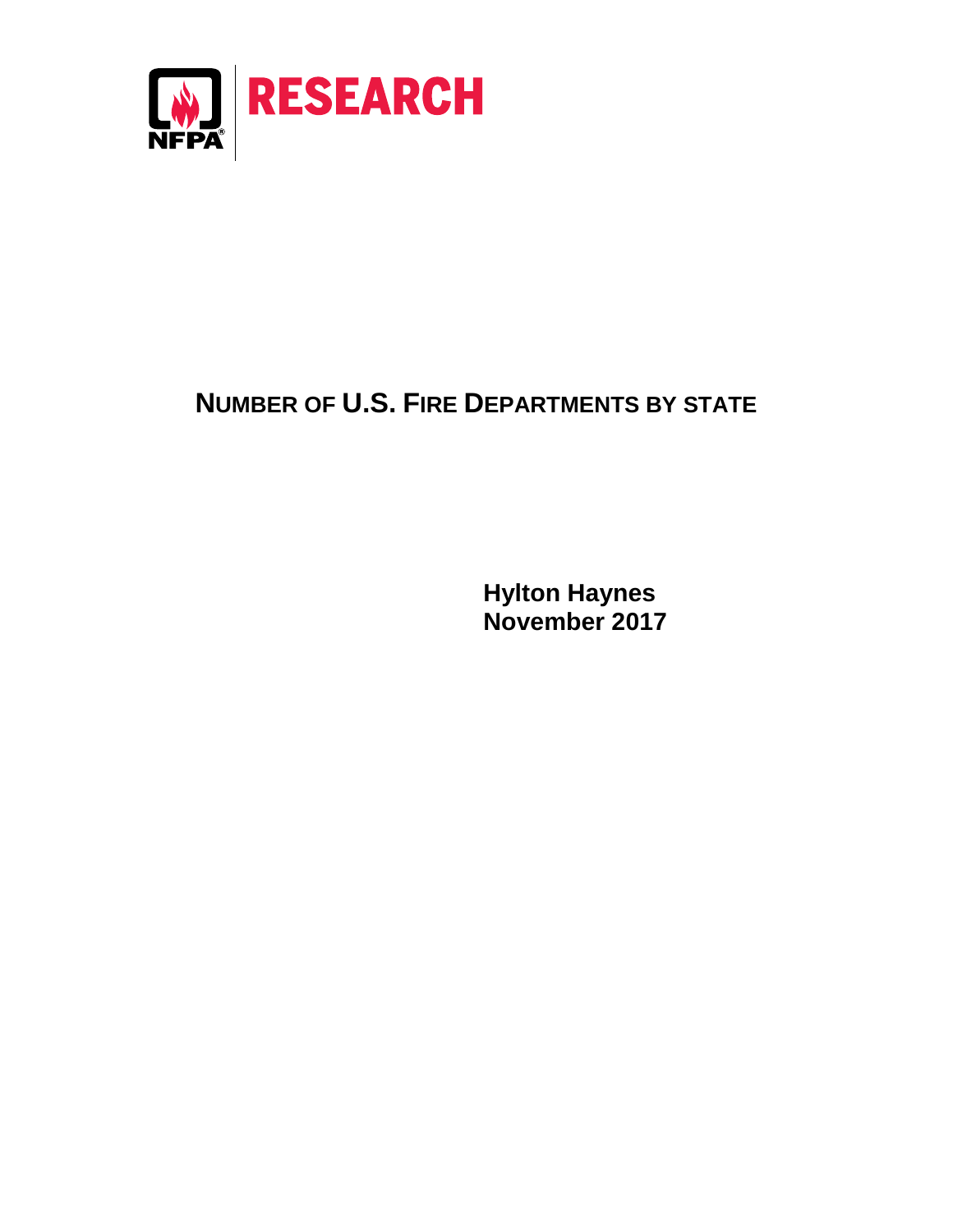|               | <b>Rectype 2</b><br><b>Fire</b>  | <b>Rectype 3</b><br><b>Fire</b>  | <b>Total</b><br><b>Fire</b>      | <b>Total</b><br>Fire          |                                         |
|---------------|----------------------------------|----------------------------------|----------------------------------|-------------------------------|-----------------------------------------|
| <b>State</b>  | <b>Departments</b><br>$<$ 10,000 | <b>Departments</b><br>$<$ 10,000 | <b>Departments</b><br>$<$ 10,000 | <b>Departments</b><br>>10,000 | <b>Total Fire</b><br><b>Departments</b> |
|               |                                  |                                  |                                  |                               |                                         |
| AK            | 181                              | $\boldsymbol{0}$                 | 181                              | 8                             | 189                                     |
| AL            | 783                              | 20                               | 803                              | 87                            | 890                                     |
| AR            | 672                              | 20                               | 692                              | 56                            | 748                                     |
| AZ            | 151                              | $\overline{2}$                   | 153                              | 65                            | 218                                     |
| CA            | 410                              | 74                               | 484                              | 311                           | 795                                     |
| CO            | 230                              | $\overline{2}$                   | 232                              | 74                            | 306                                     |
| CT            | 151                              | 51                               | 202                              | 103                           | 305                                     |
| DC            | $\boldsymbol{0}$                 | $\boldsymbol{0}$                 | $\boldsymbol{0}$                 | $\mathbf{1}$                  | $\mathbf{1}$                            |
| DE            | 37                               | $\boldsymbol{0}$                 | 37                               | 24                            | 61                                      |
| FL            | 219                              | 117                              | 336                              | 192                           | 528                                     |
| GA            | 467                              | 47                               | 514                              | 137                           | 651                                     |
| H             | $\boldsymbol{0}$                 | $\boldsymbol{0}$                 | $\boldsymbol{0}$                 | $\overline{4}$                | $\overline{4}$                          |
| IA            | 779                              | $\boldsymbol{0}$                 | 779                              | 61                            | 840                                     |
| ID            | 155                              | $\boldsymbol{0}$                 | 155                              | 29                            | 184                                     |
| $\rm IL$      | 881                              | 5                                | 886                              | 265                           | 1,151                                   |
| $\mathbf{IN}$ | 629                              | 10                               | 639                              | 160                           | 799                                     |
| KS            | 582                              | 18                               | 600                              | 50                            | 650                                     |
| KY            | 621                              | 28                               | 649                              | 108                           | 757                                     |
| LA            | 342                              | $\overline{4}$                   | 346                              | 84                            | 430                                     |
| MA            | 184                              | $\mathbf{1}$                     | 185                              | 178                           | 363                                     |
| MD            | 133                              | 125                              | 258                              | 54                            | 312                                     |
| ME            | 381                              | $\boldsymbol{0}$                 | 381                              | 20                            | 401                                     |
| MI            | 722                              | $\mathbf{1}$                     | 723                              | 233                           | 956                                     |
| MN            | 659                              | $\mathbf{1}$                     | 660                              | 113                           | 773                                     |
| MO            | 545                              | $\boldsymbol{0}$                 | 545                              | 133                           | 678                                     |
| MS            | 459                              | 8                                | 467                              | 62                            | 529                                     |
| MT            | 313                              | 5                                | 318                              | 29                            | 347                                     |
| $\rm NC$      | 730                              | 441                              | 1,171                            | 96                            | 1,267                                   |
| ND            | 321                              | $\boldsymbol{0}$                 | 321                              | 12                            | 333                                     |
| NE            | 446                              | $\boldsymbol{0}$                 | 446                              | 22                            | 468                                     |
| NH            | 204                              | 1                                | 205                              | 29                            | 234                                     |
| NJ            | 302                              | 314                              | 616                              | 191                           | 807                                     |
| <b>NM</b>     | 241                              | 24                               | 265                              | 27                            | 292                                     |
| NV            | 86                               | 22                               | 108                              | 16                            | 124                                     |
| <b>NY</b>     | 865                              | 698                              | 1,563                            | 184                           | 1,747                                   |

## **Number of U.S. Fire Departments, by State**